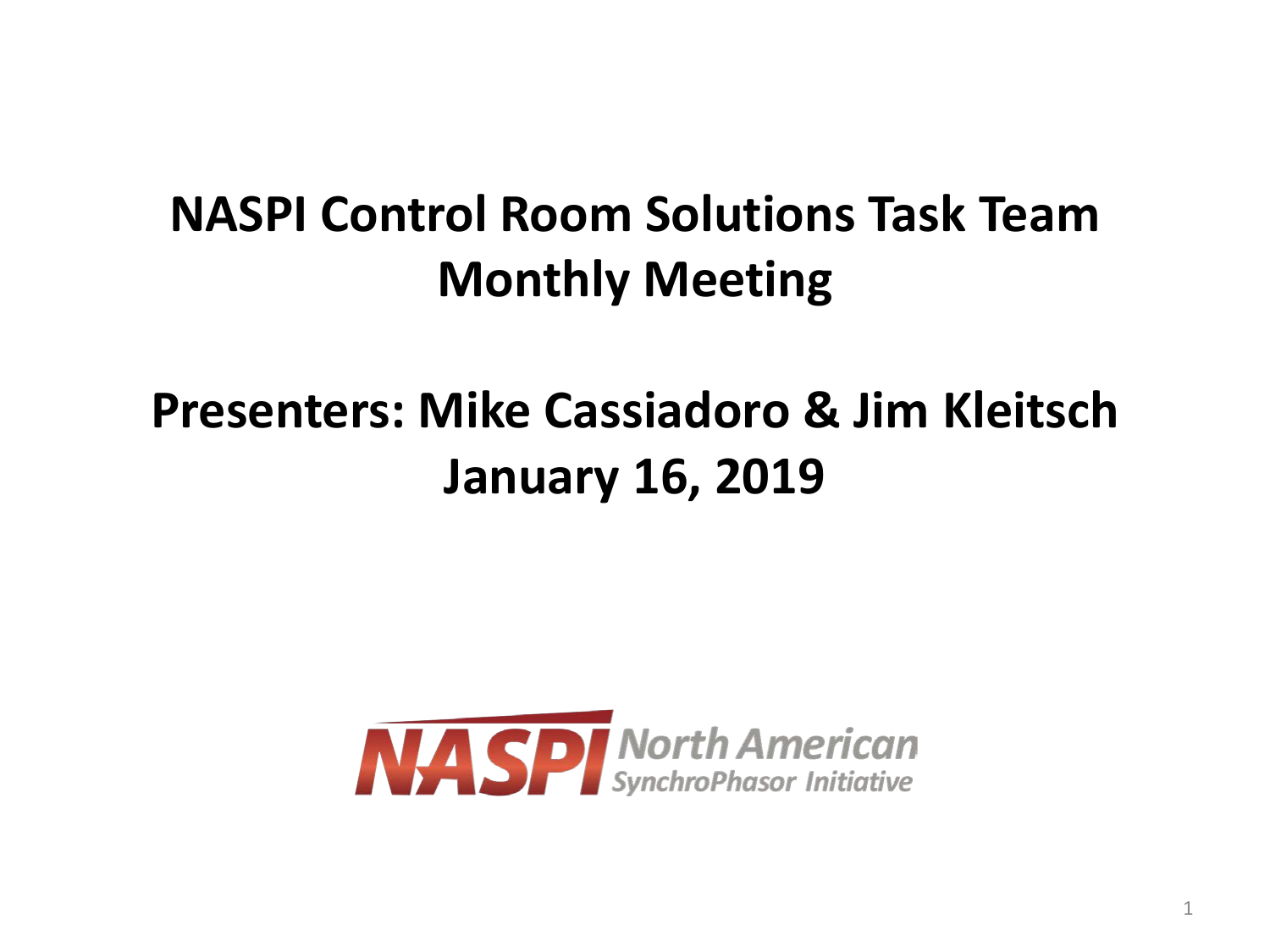# **Agenda**

- I. Introductions
- II. Review meeting minutes from CRSTT breakout session at Oct. 2018 NASPI Work Group Mtg.
- III. Provide update on Disturbance Location document.
- IV. Address standing request for video event data and use case documents.
- V. Discuss Use of Time-Synchronized Measurements in Real-time Ops Horizon training course.
- VI. Review recent Eastern Interconnection event.
- VII. Adjourn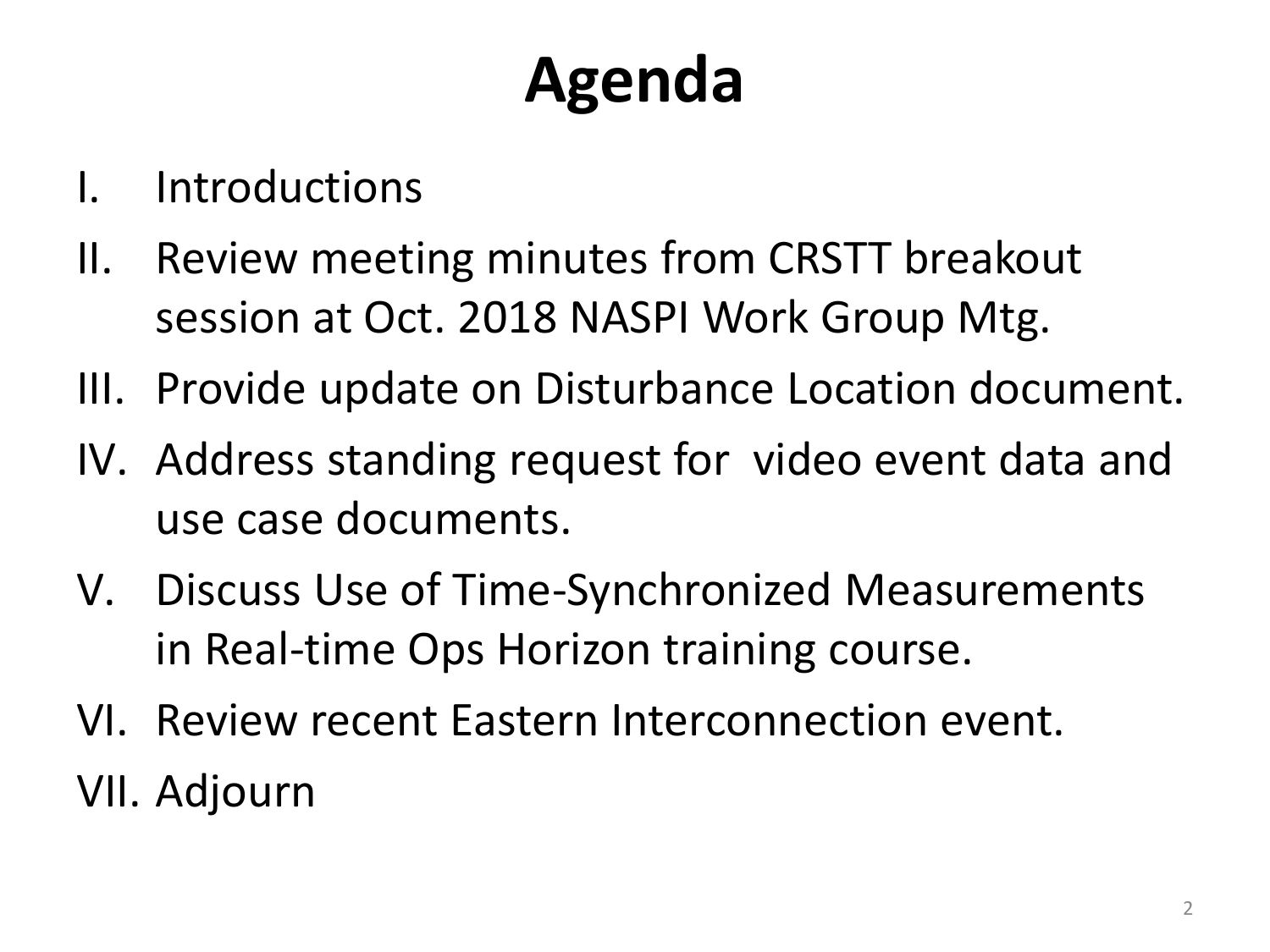# **Review NASPI WG Mtg. Minutes**

### **Active Action Items:**

○ Mike C: will contact ATC, CAISO, SCE, SDG&E and others to determine interest in developing operational use case addressing the use of synchrophasor data to monitor and control reactive devices.

### **Old Business:**

- $\circ$  NDR and Mike C. to update Phase Angle Monitoring spreadsheet and possibly the paper in an effort to keep the CRSTT documents current. (Download the paper). This task will be on hold until the Disturbance Location document has been drafted.
- Continue building library of events to demonstrate value PMU data provides when analyzing abnormal events and disturbance.
- $\circ$  Add to the use case documents when an opportunity presents itself.

**CRSTT & PRSVTT Joint Panel on Enhanced SE**– Teams agreed to coordinate their respective work efforts in this area to support development of NERC SMS paper.

## **NASPI Task Team Structure Discussion** – CRSTT to continue focusing on implementation of synchrophasor apps in control room regardless of what restructuring brings.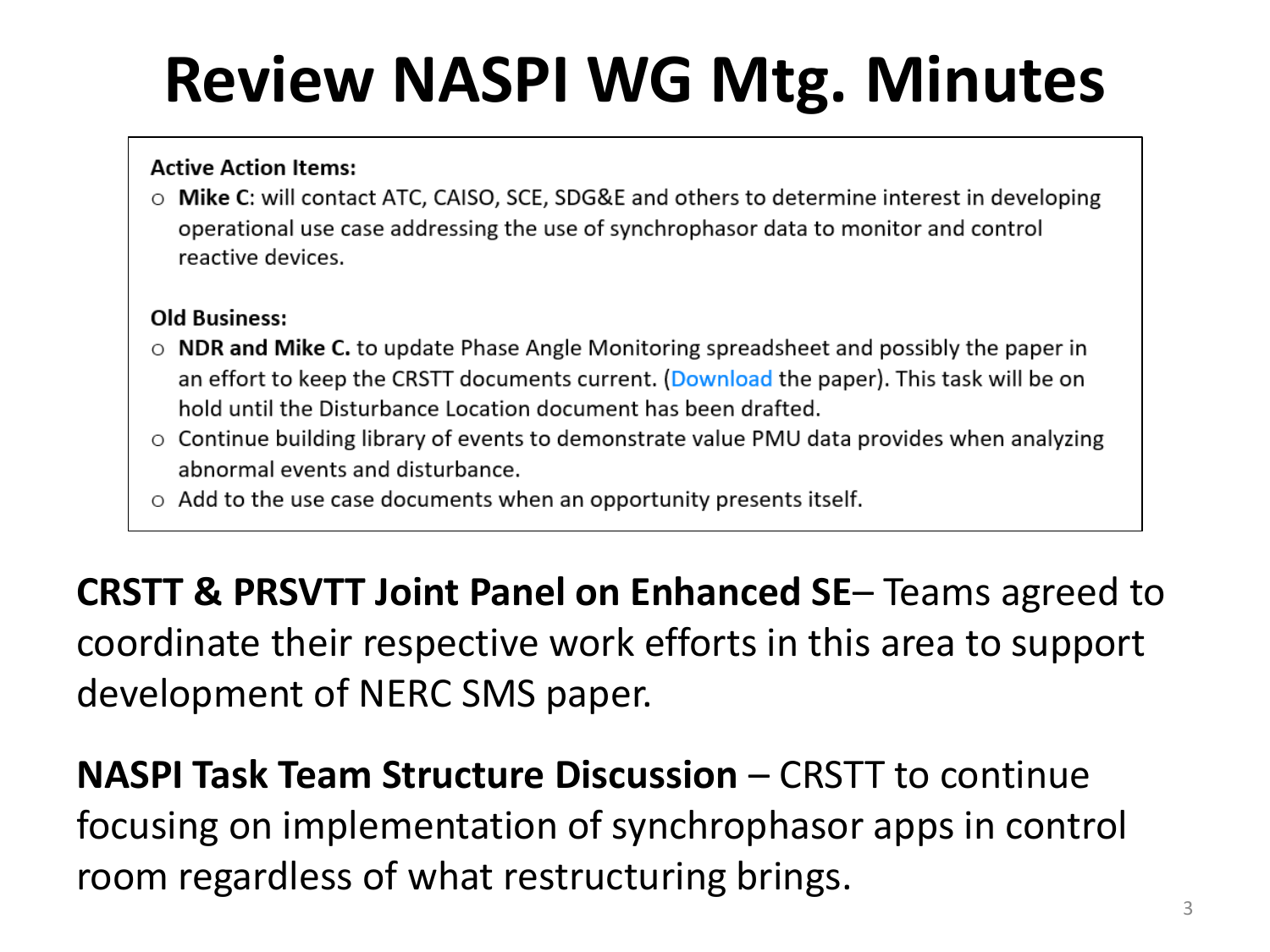# **Focus Area Documents**

### **Determining Disturbance Locations (Nuthalapati –LCRA)**

Final draft sent to NASPI LT and CRSTT members for review.

### **Using Synchrophasor Data to Monitor Reactive Power Balancing**

- (Cassiadoro -TRS, Peak RC –Zhang, Vaiman –V&R Energy)
- $\Box$  No significant progress to date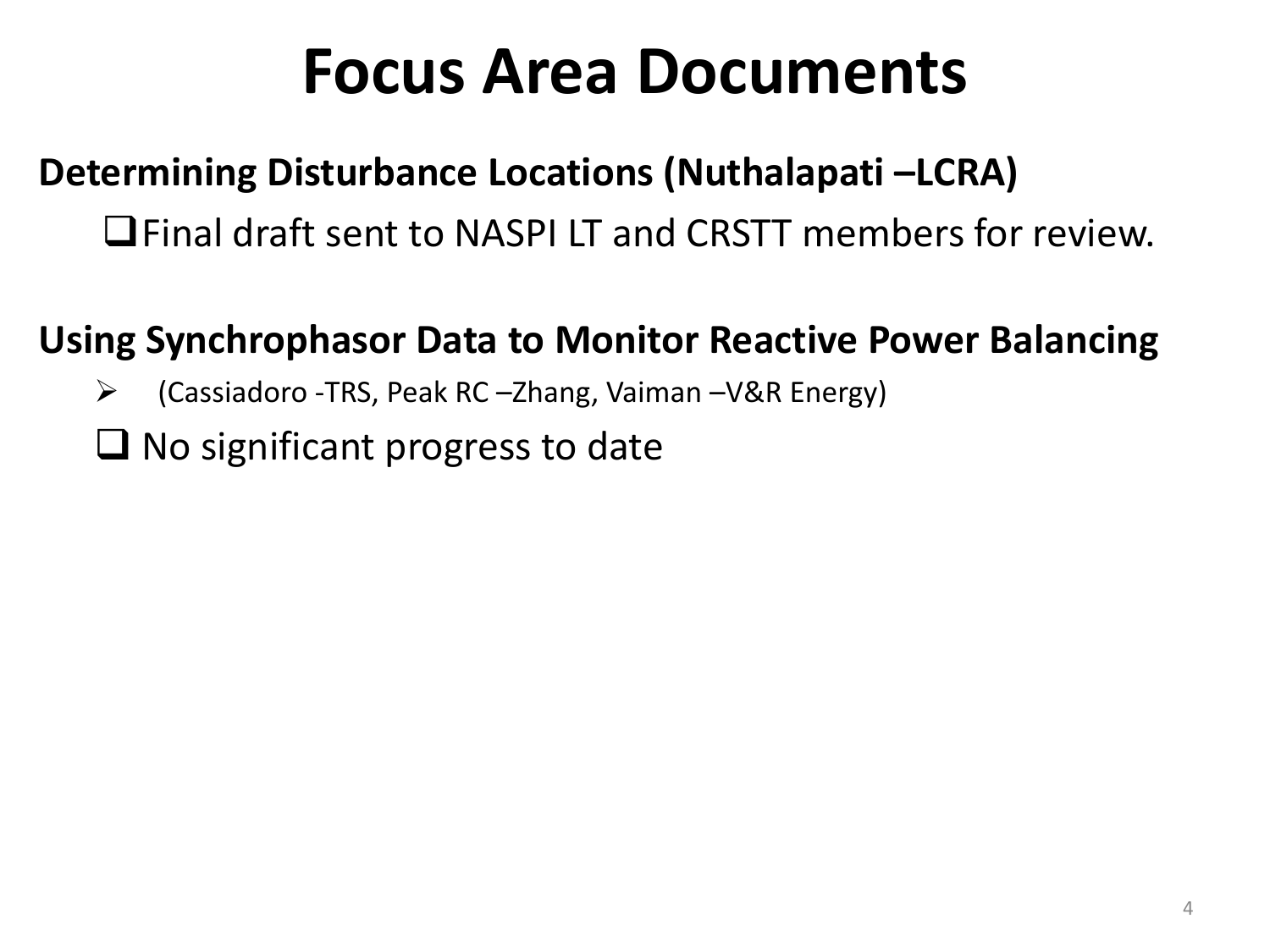# **Video Event Files**

**Objective** – Continue building library of events to demonstrate value PMU data provides when analyzing abnormal events and disturbances.



#### Video

PMU versus SCADA Video Events Summary. Please refer to EPG's template and the Synchrophasor Data File Format .CSV when creating a video event.

Video 1 - Current and voltage oscillations observed on the 138 kV system during testing of new generator controls (65 MW gas turbine).

**E** RTDMS PMU vs. SCADA Video 1

Video 2 - Voltage oscillations observed on the 230 kV system when a water pump was taken offline.

**RTDMS PMU vs. SCADA Video 2** 

Video 3 - Voltage oscillations observed following the loss of a 345 kV line during a period of high wind generation.

RTDMS PMU vs. SCADA Video 3

Video 4 - Real and Reactive Power oscillations observed on the 69 kV system during a period of high wind generation with the plant radially connected (i.e. one of two normal source lines out of service).

**RTDMS PMU vs. SCADA Video 4** 

Video 5 - Real and Reactive Power oscillations observed during a period of high wind generation.

RTDMS PMU vs. SCADA Video 5

Video 6 - Real Power and voltage oscillations observed following the loss of a large generator.

RTDMS PMU vs. SCADA Video 6

Video 7 - Wind farm Oscillation Detection and Mitigation using Synchrophasor Technology **No. 20 Wind Farm Oscillation Detection and Mitigation** 

Video 8 - A 230kV fault followed by a loss of a large generation plant caused system frequency to drop approximately 72mHz momentarily, while having an impact on nearby system voltages and online generators ( $\frac{1}{2}$ ) Clip 1,  $\frac{1}{2}$ ) Clip 2,  $\frac{1}{2}$ ) Clip 3)

a) Video 9 - Please be patient with the download, the video is very large. This video captures the actual synchronization of a large generator to the electric grid. The windows in the visualization tool capture frequency, output power, voltage angle, and voltage magnitude of the generator and at a reference point on the electric grid.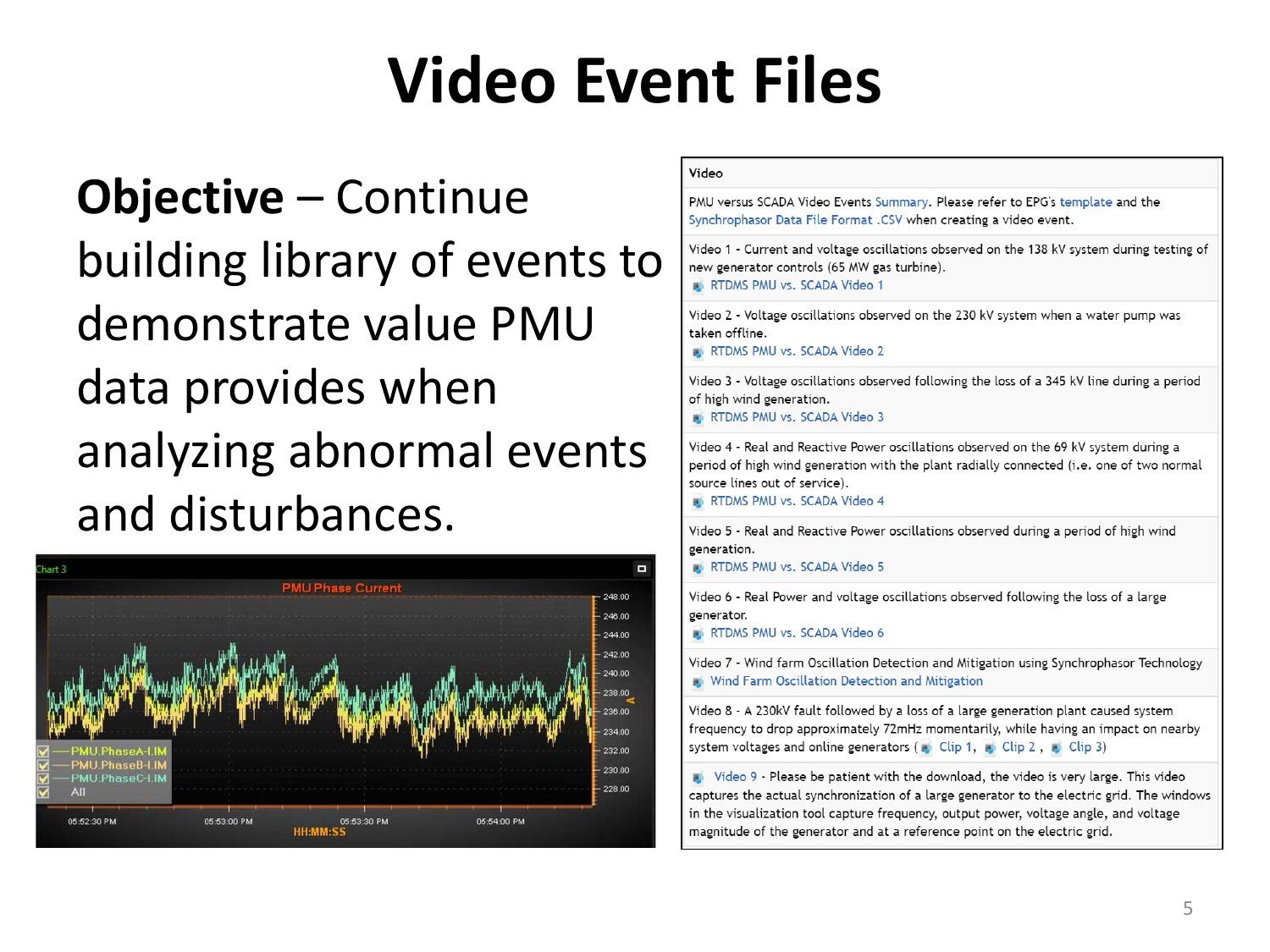# **Use Case Documents**

**Objective** – Develop docs that demonstrate ways that grid operators and electric utilities are using synchrophasor data to provide operational value.

| Event ID    | Event                                         | <b>Event Category</b>     | <b>Entities</b><br>Involved | <b>Event Description</b>                                                                                                                                                                                                                                                                              | <b>Extended</b><br><b>Description in</b><br><b>Related NASPI</b><br><b>Technical Paper</b> | <b>Safety Impact</b>                                                                                                        | <b>Reliability Impact</b> | <b>Budgetary Impact</b>                                                                                                                                                                                                                                                                                       |
|-------------|-----------------------------------------------|---------------------------|-----------------------------|-------------------------------------------------------------------------------------------------------------------------------------------------------------------------------------------------------------------------------------------------------------------------------------------------------|--------------------------------------------------------------------------------------------|-----------------------------------------------------------------------------------------------------------------------------|---------------------------|---------------------------------------------------------------------------------------------------------------------------------------------------------------------------------------------------------------------------------------------------------------------------------------------------------------|
| <b>TE02</b> | Failing potential<br>transformer              | Transmission<br>Equipment | <b>ATC</b>                  | Abnormal voltage signature found<br>while reviewing PMU data led to<br>discovery of a failing potential<br>transformer which was<br>subsequently isolated and<br>replaced.                                                                                                                            | p.38                                                                                       | The utility avoided safety risk to<br>personnel that might have been<br>in close proximity to the PT<br>during its failure. |                           | Utility avoided costs associated<br>l with customer minutes of<br>interruption that would have<br>resulted from the potential<br>ltransformer's failure had the<br>condition not been identified and<br>a mobile transformer placed in<br>service to facilitate the outages<br>necessary for its replacement. |
| TE03        | Loose<br>connections in<br>potential circuits | Transmission<br>Equipment | OG&E                        | Fluctuations observed in positive<br>sequence voltage data collected<br>from PMUs led to discovery of a<br>lloose fuse connection in a CCVT<br>safety switch. PMU data has been<br>used in a similar fashion to reveal<br>faulty terminations, animal-<br>damaged conductor and contact<br>corrosion. | p.40                                                                                       |                                                                                                                             |                           | Utility avoided costs associated<br>with equipment damage and<br>customer minutes of interruption<br>that might have resulted had the<br>lissues not been addressed.                                                                                                                                          |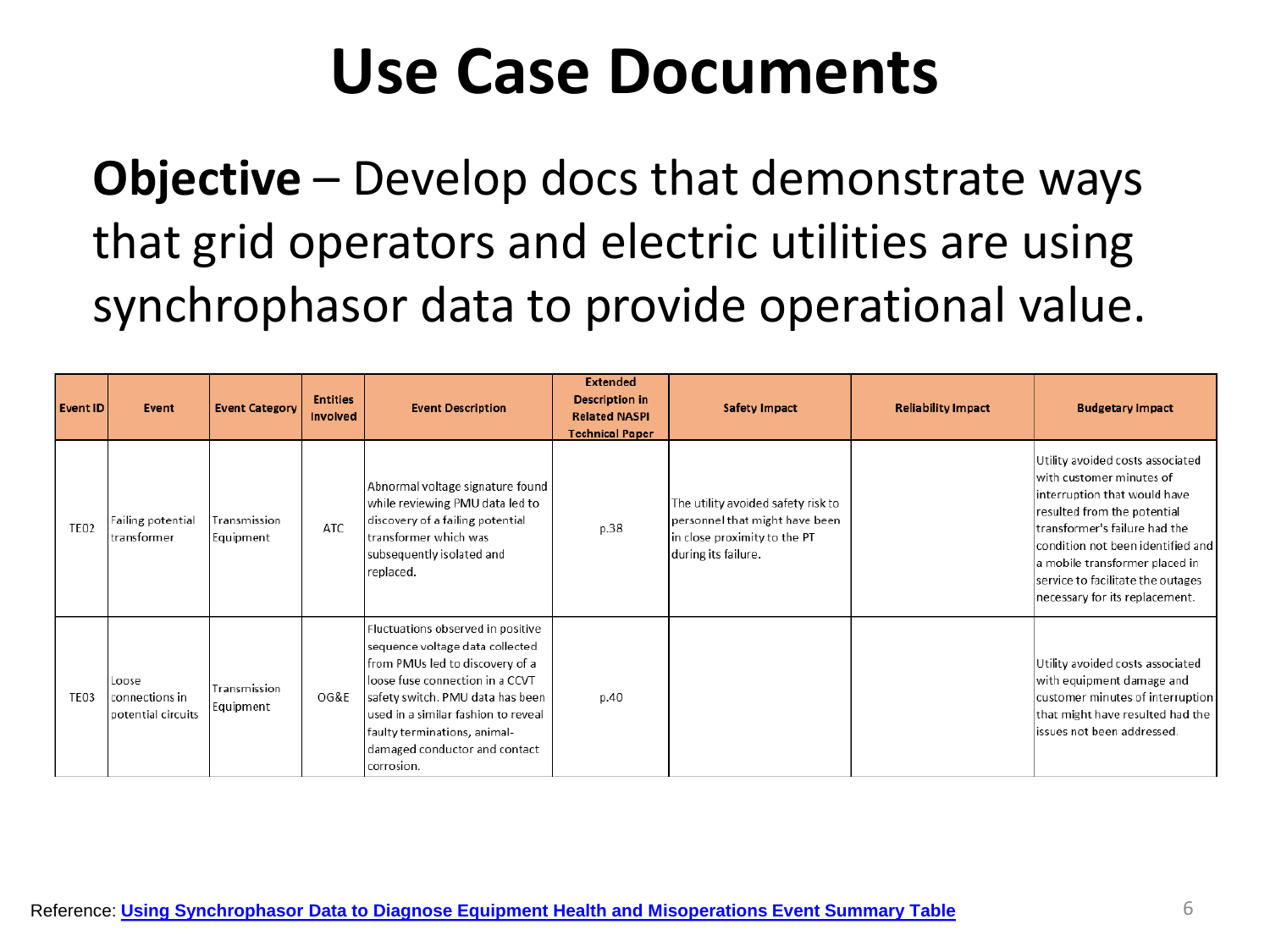# **Synchrophasor Training Course**

TRS and PNNL are collaborating to develop a *Use of Time-Synchronized Measurements in the Real-time Ops Horizon* training course. The base materials will be made available to the public upon completion.

**Course Length**: 8 Hours (8 CEH)

**Intended Audience**: RC, BA and TOP System Operators tasked with monitoring and controlling the Bulk Electric System.

### **Training Goals**:

- 1. Increase knowledge and advance use of synchrophasor technology by creating training materials that grid operators and electric utilities can integrate into their respective training programs.
- 2. Provide train-the-trainer workshops to help electric industry trainers meet the underlying knowledge requirements before delivering company-specific training on the topic.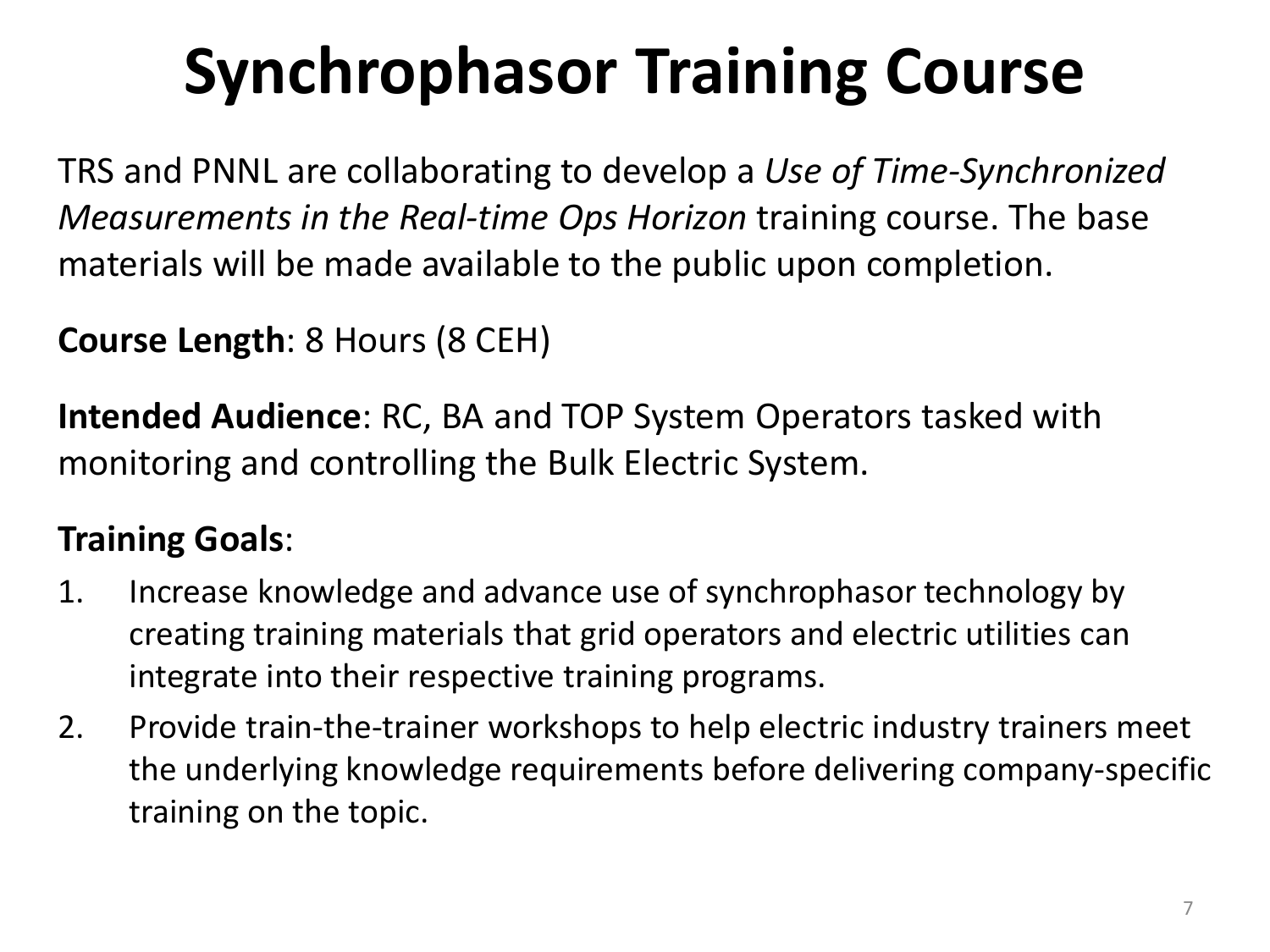# **Synchrophasor Training Course (Cont.)**

### *Are PNNL and TRS in search of industry partners to assist with the design and development of training materials?*

Yes, all grid operators and electric utilities that wish to participate in the design and development of course materials are invited to do so. Those that do will be invited to attend a "train-the-trainer" session at PNNL free of charge (entities responsible for travel costs only).

### *Who has agreed to participate so far?*

ERCOT, ISO-NE, Peak Reliability, SCE, Southern Company and WAPA have tentatively agreed to support this work effort. Invites are outstanding to BPA, CAISO, PJM and SDG&E.

### *What's the timeline for course development?*

PNNL & TRS expect to finalize the training outline in Oct.2018, complete the course materials in Jan. 2019, and hold the "train-the-trainer" class in Feb. 2019.

**Please contact Mike Cassiadoro ([mcassiadoro@totalreliabilitysolutions.com\)](mailto:mcassiadoro@totalreliabilitysolutions.com) or Eric Andersen [\(Eric.Andersen@pnnl.gov\)](mailto:Eric.Andersen@pnnl.gov) if you're interested in participating!**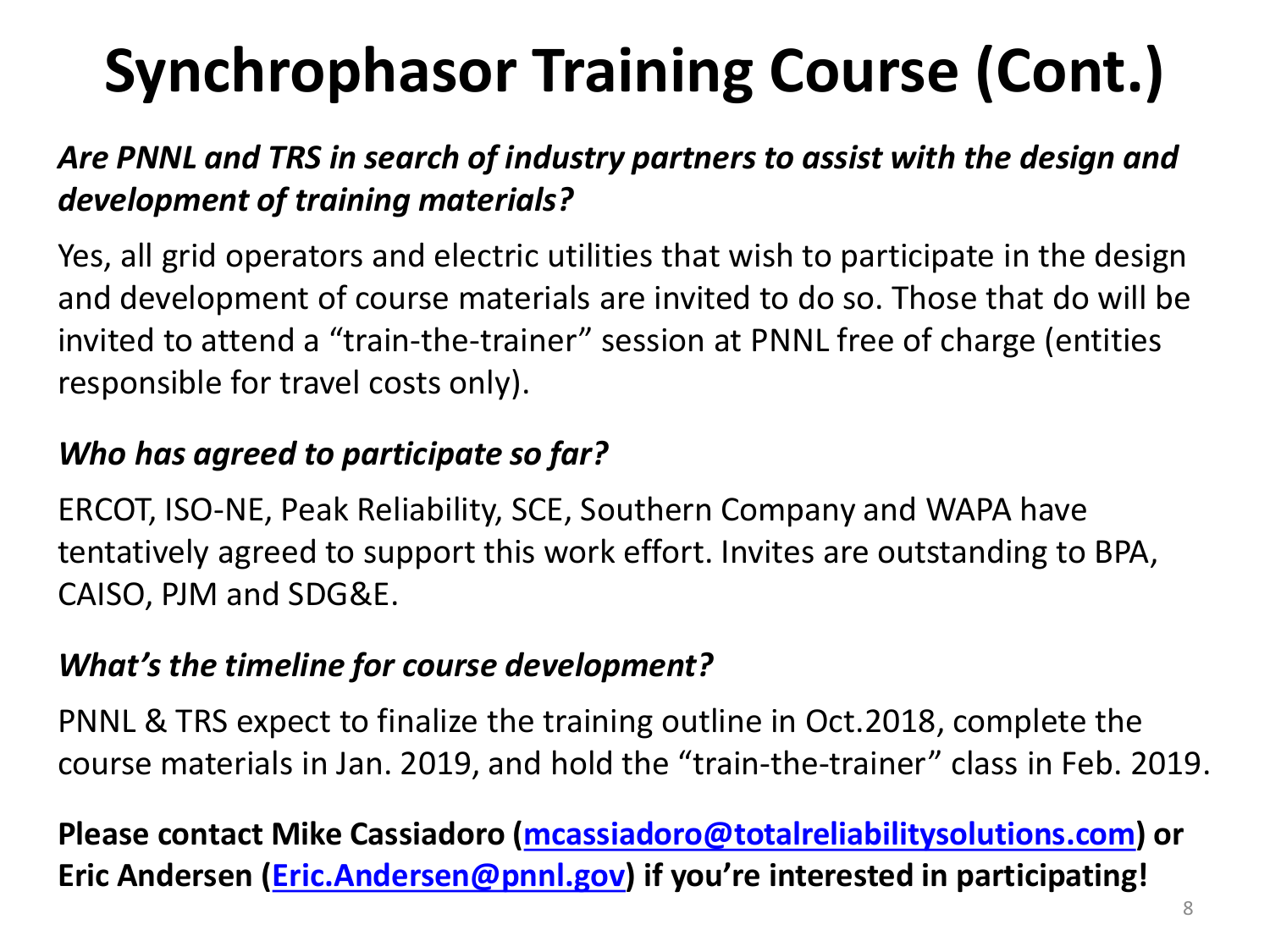# **Eastern Interconnection Event**

Discuss Eastern Interconnection event that occurred on 1/11/19.

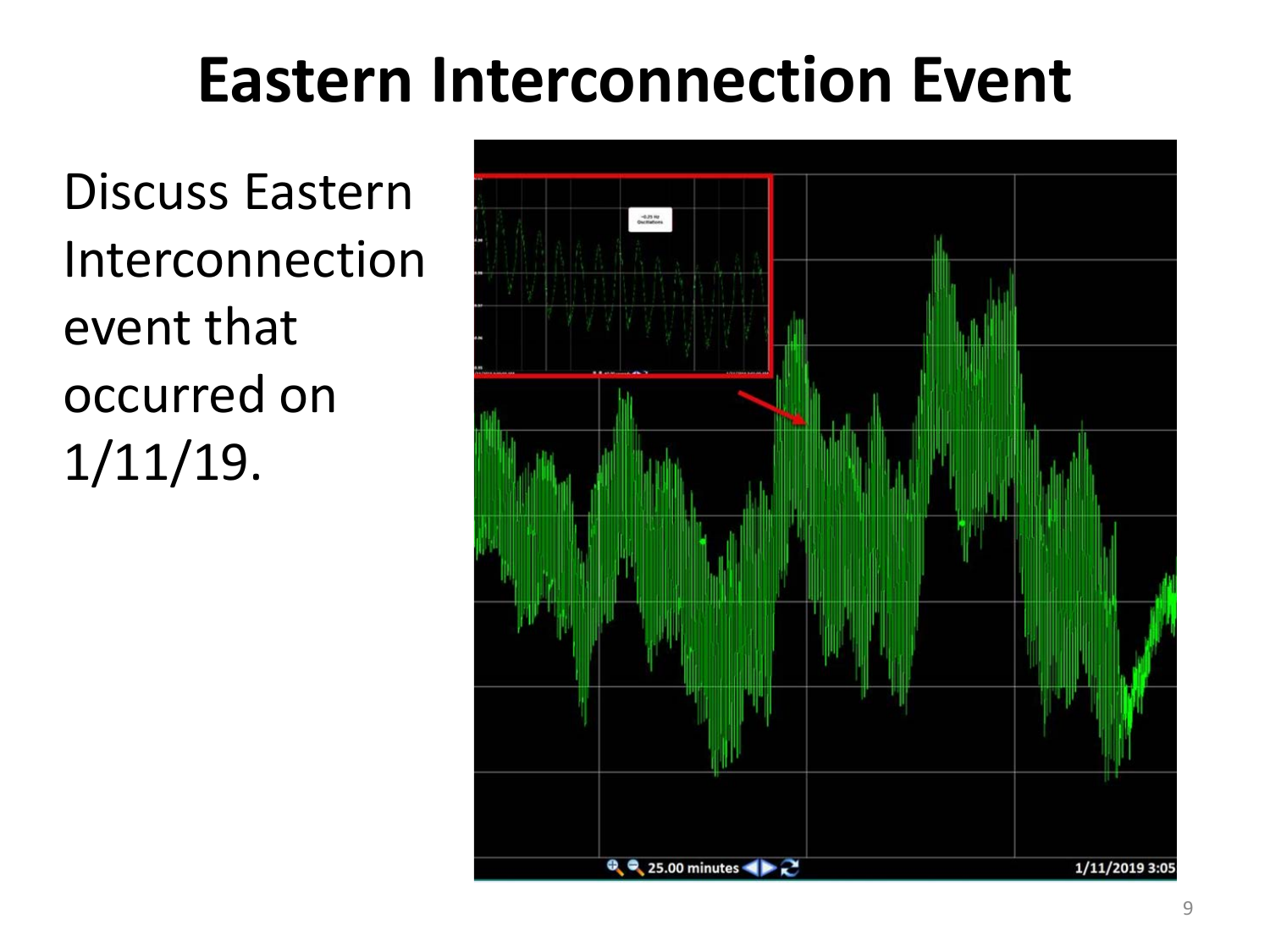# **Eastern Interconnection Event (Cont.)**

**FNET/GridEve Oscillation Notification FNET/GridEye Oscillation Notification FNET/GridEye Oscillation Notification FNET/GridEye Oscillation Notification FNET/GridEye Oscillation Notification FNET/GridEye Oscillation Notification FNET/GridEye Oscillation Notification FNET/GridEye Oscillation Notification FNET/GridEye Oscillation Notification FNET/GridEye Oscillation Notification FNET/GridEye Oscillation Notification FNET/GridEye Oscillation Notification FNET/GridEye Oscillation Notification FNET/GridEye Oscillation Notification FNET/GridEve Oscillation Notification FNET/GridEve Oscillation Notification FNET/GridEye Oscillation Notification FNET/GridEye Oscillation Notification FNET/GridEye Oscillation Notification FNET/GridEye Oscillation Notification FNET/GridEye Oscillation Notification FNET/GridEye Oscillation Notification FNET/GridEye Oscillation Notification FNET/GridEye Oscillation Notification FNET/GridEve Oscillation Notification** FNET/GridEye Oscillation Notification University of Tennessee / ORNL Event Trigger [EXT] El Oscil 1/11/2019 09:02:17 PalmRiver, FL w/Max Mag Fri 1/11/2019 3:06 AM [EXT] El Oscil 1/11/2019 09:00:30 Miami, FL w/Max Mag Fri 1/11/2019 3:06 AM [EXT] El Oscil 1/11/2019 09:01:41 PalmRiver, FL w/Max Mag Fri 1/11/2019 3:05 AM [EXT] El Oscil 1/11/2019 08:59:18 Miami, FL w/Max Mag Fri 1/11/2019 3:04 AM [EXT] El Oscil 1/11/2019 08:59:54 Miami, FL w/Max Mag Fri 1/11/2019 3:03 AM [EXT] El Oscil 1/11/2019 09:01:05 Miami, FL w/Max Mag Fri 1/11/2019 3:03 AM [EXT] El Oscil 1/11/2019 08:58:43 Bismarck, ND w/Max Mag Fri 1/11/2019 3:02 AM [EXT] El Oscil 1/11/2019 08:58:07 Bismarck, ND w/Max Mag Fri 1/11/2019 3:01 AM Fri 1/11/2019 3:00 AM [EXT] El Oscil 1/11/2019 08:57:32 Bismarck, ND w/Max Mag [EXT] El Oscil 1/11/2019 08:56:56 Bismarck, ND w/Max Mag Fri 1/11/2019 3:00 AM [EXT] El Oscil 1/11/2019 08:56:20 PalmRiver, FL w/Max Mag Fri 1/11/2019 2:59 AM [EXT] El Oscil 1/11/2019 08:55:45 PalmRiver, FL w/Max Mag Fri 1/11/2019 2:58 AM [EXT] El Oscil 1/11/2019 08:55:09 PalmRiver, FL w/Max Mag Fri 1/11/2019 2:57 AM [EXT] El Oscil 1/11/2019 08:54:34 Miami, FL w/Max Mag Fri 1/11/2019 2:57 AM [EXT] El Oscil 1/11/2019 08:53:58 Miami, FL w/Max Mag-Fri 1/11/2019 2:56 AM [EXT] El Oscil 1/11/2019 08:53:22 Miami, FL w/Max Mag Fri 1/11/2019 2:55 AM [EXT] El Oscil 1/11/2019 08:52:47 Miami, FL w/Max Mag Fri 1/11/2019 2:55 AM [EXT] El Oscil 1/11/2019 08:52:11 Bismarck, ND w/Max Mag Eri 1/11/2019 2:54 AM [EXT] El Oscil 1/11/2019 08:51:35 Bismarck, ND w/Max Mag Fri 1/11/2019 2:54 AM [EXT] El Oscil 1/11/2019 08:51:00 Bismarck, ND w/Max Mag Fri 1/11/2019 2:53 AM [EXT] El Oscil 1/11/2019 08:49:12 PalmRiver, FL w/Max Mag Fri 1/11/2019 2:52 AM [EXT] El Oscil 1/11/2019 08:50:24 Bismarck, ND w/Max Mag Fri 1/11/2019 2:52 AM [EXT] El Oscil 1/11/2019 08:49:48 PalmRiver, FL w/Max Mag Fri 1/11/2019 2:52 AM [EXT] El Oscil 1/11/2019 08:48:36 PalmRiver, FL w/Max Mag Fri 1/11/2019 2:51 AM [EXT] El Oscil 1/11/2019 08:47:24 PalmRiver, FL w/Max Mag Fri 1/11/2019 2:51 AM [EXT] El Oscif 1/11/2019 08:48:00 PalmRiver, FL w/Max Mag Fri 1/11/2019 2:50 AM 520MW El Pump Storage Shutdown or Load Rejection at 01/11/2019.07:04:29 UTC Fri 1/11/2019 1:07 AM